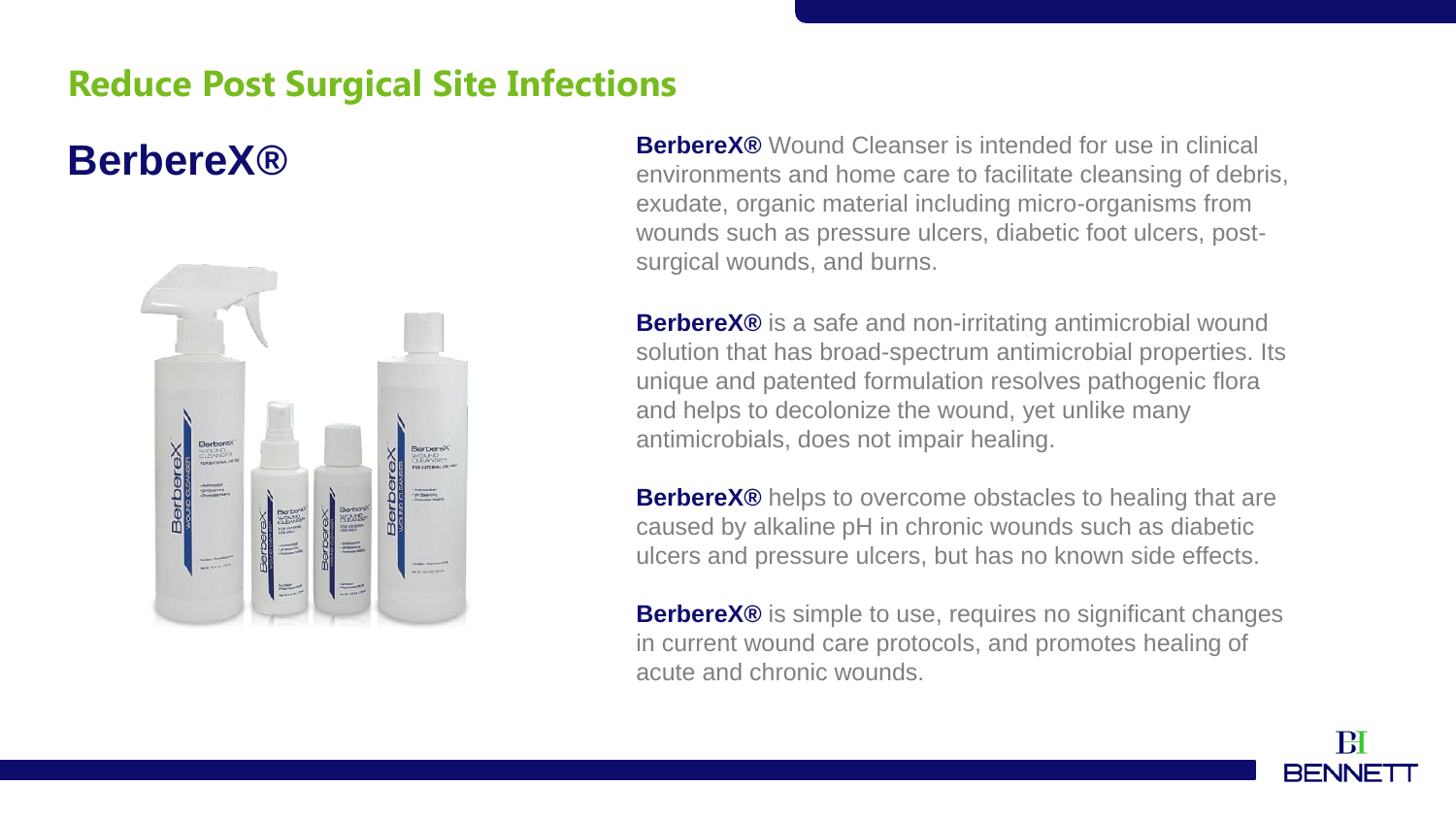### How does it work?



# Antimicrobial

Benzethonium Chloride has a long history of use. It only requires a short contact time to be effective against many types of microorganisms, including a large variety of gram-positive and gram-negative bacteria. In a clinical antimicrobial performance assay BerbereX® Wound Cleanser showed efficacy against highly virulent strains of antibiotic-resistant bacteria that were collected from hospital patients. Upon contact it inhibited all strains of Methicillin Resistant Staphylococcus Aureus (MRSA), Vancomycin Resistant Enterococcus (VRE), Group B Streptococcus (B-Strep) and E. Coli.

## $\boxtimes$  pH Balancing

Clinical science has shown that the healing of chronic wounds such as diabetic ulcers and pressure ulcers requires a slightly acidic pH. BerbereX® Wound Cleanser has a pH 4.7, which helps to overcome the effects of alkaline pH that are normally found in such wounds.

## **V** Promotes Healing

Allantoin promotes healthy skin by improving epithelialization and healthy new tissue growth. Use of BerbereX® Wound Cleanser facilitates removal of debris, excess exudate and necrotic tissue fragments. It reduces infection, promotes a moist wound environment, and helps to maintain wound pH in a desirable range. All of these are essential components for a successful recovery from wounds.

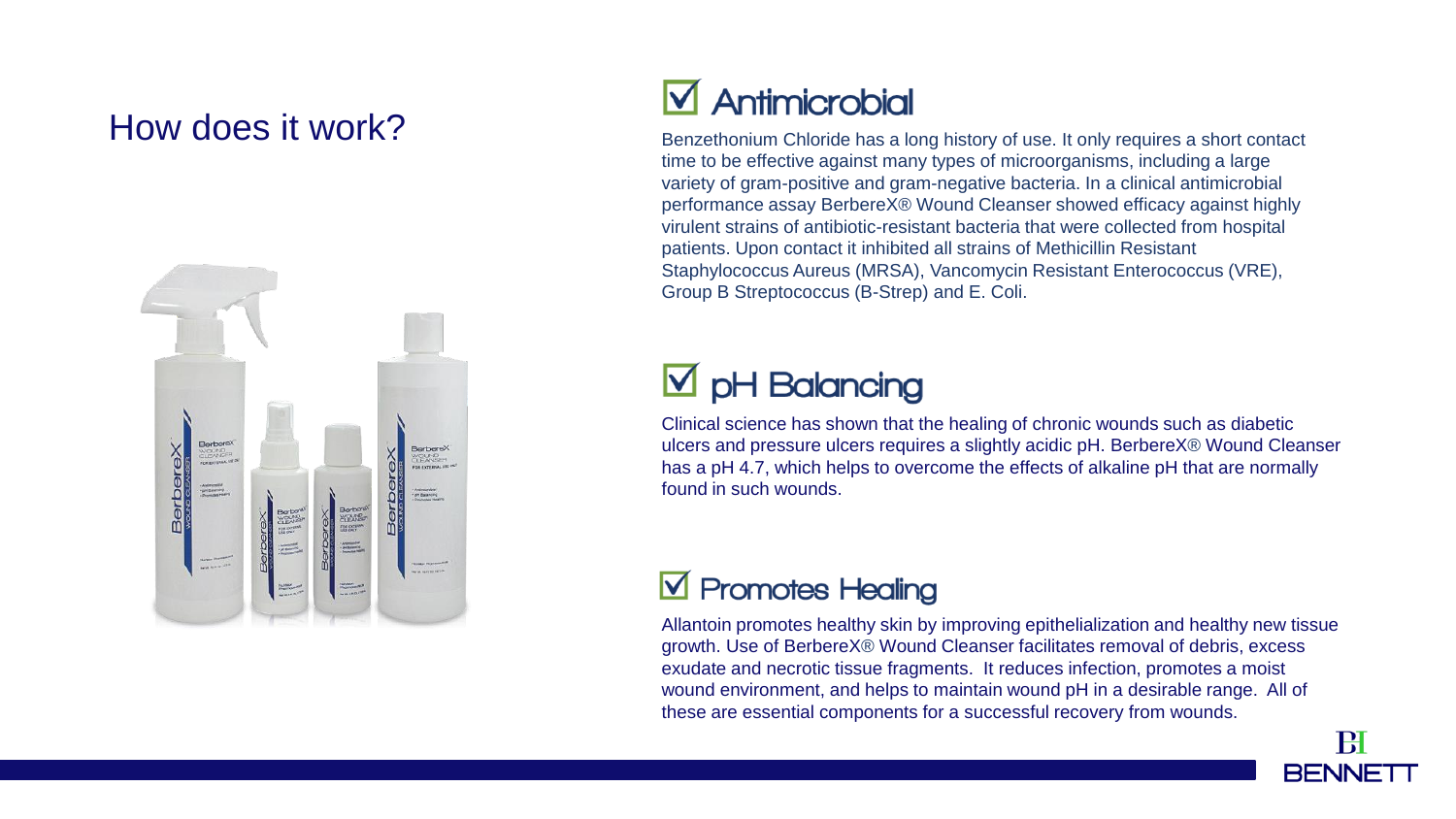#### *Efficacy and Safety of Berberex Wound Cleanser on Post Operative Surgical Incisions*

*Study to evaluate 180 consecutive patients following spinal surgery.* 

| <b>Clinics in Surgery</b>                                                                                                             | Published: 05 Dec, 2016                                                                                                                                                                                                                                                                                                                                                                                                                                                                                                                                                                                                                                                                                                                                                                                                                                                                                                                                  |           |
|---------------------------------------------------------------------------------------------------------------------------------------|----------------------------------------------------------------------------------------------------------------------------------------------------------------------------------------------------------------------------------------------------------------------------------------------------------------------------------------------------------------------------------------------------------------------------------------------------------------------------------------------------------------------------------------------------------------------------------------------------------------------------------------------------------------------------------------------------------------------------------------------------------------------------------------------------------------------------------------------------------------------------------------------------------------------------------------------------------|-----------|
|                                                                                                                                       |                                                                                                                                                                                                                                                                                                                                                                                                                                                                                                                                                                                                                                                                                                                                                                                                                                                                                                                                                          |           |
|                                                                                                                                       | <b>Efficacy and Safety of Berberex Wound Cleanser on Post-</b>                                                                                                                                                                                                                                                                                                                                                                                                                                                                                                                                                                                                                                                                                                                                                                                                                                                                                           |           |
|                                                                                                                                       | <b>Operative Surgical Incisions</b>                                                                                                                                                                                                                                                                                                                                                                                                                                                                                                                                                                                                                                                                                                                                                                                                                                                                                                                      |           |
|                                                                                                                                       | Timothy Spencer, Borls Gorinshaeyn and Timothy Ganey*<br>Department of Orthopsedic Surgery, Atlanta Medical Center, USA                                                                                                                                                                                                                                                                                                                                                                                                                                                                                                                                                                                                                                                                                                                                                                                                                                  |           |
|                                                                                                                                       | Abstract                                                                                                                                                                                                                                                                                                                                                                                                                                                                                                                                                                                                                                                                                                                                                                                                                                                                                                                                                 |           |
|                                                                                                                                       | Introduction: The skin is a natural barrier against infection, and despite this continuous and<br>impermeable natural protection, if skin is injured by blister, splinter, cut or burn, bacteria can<br>enter the body and cause an infection. Breaks in the skin that occurs during a surgical procedure,<br>synonymously incisions, and present opportunities for pathogens to enter the body. BerbereX*<br>Wound Cleanser has been cleared by FDA for external use. In vitro potency has been shown<br>against high levels of several resistant bacteria, including against MRSA, B-strep, VRE, and E. col.i<br>Active ingredients allantoin and benzethonium chloride have been formulated with water, ethanol,<br>Aloe barbadensis (Mill.), Hydrastis canadensis L., Panax quinquefolius L., and hydrogen peroxide.<br>Based on the product's performance, a study was undertaken to evaluate 180 consecutive patients<br>following spinal surgery. |           |
|                                                                                                                                       | Methods: Following IRB review, patients were evaluated from a single physician. No subjects were<br>excluded from the study based on recognized associated risk factor(s). Patients were randomized to<br>receive BerbereX® Wound Cleanser (NuVision Pharmaceuticals, Atlanta, GA) post-operatively at<br>a 1:2 proportion, and asked to apply the solution twice a day for 6 months or until wound healing<br>had occurred. Remaining patients evaluated in this retrospective analysis were asked to follow post-<br>operative discharge instructions common to the practice that placed limitations on lifting, and that<br>asked the patients to wash the incision wound with soap and water. The study evaluated efficacy in<br>terms of preventing infections, and surgical site healing with regard to pain at the site of incision,<br>tissue cosmesis, and patient compliance.                                                                  |           |
| <b>OPEN ACCESS</b><br>"Correspondence:<br>Timothy Ganey, Department of<br>Orthopaedic Surgery, Atlanta Medical                        | Results: 66 patients were treated with the BerbereX* Wound Cleanser; and 114 patients received the<br>standard of care. Within the treated group there were 128 surgical levels treated, whereas 198 surgical<br>levels were treated by the standard of care; 1.93 levels per surgical procedure for the BerbereX*-<br>treated and 1.73 levels for the standard-of-care patients. Over the course of the evaluation, assuring<br>that all infections has been treated successfully - 11 patients who followed standard-of-care protocol<br>were treated for infection, while none of the patients who received BerbereX* for their post-operative<br>care required any further treatment. Of those 11 patients who were treated for infection, 4 had<br>serious infections and 7 had incidental infections. For the 4 serious infections, 3 received wound vac                                                                                           |           |
| Center, 303 Parkway Drive NE. Box<br>227, Atlanta, GA 30312, USA.<br>E-mail: timothy.ganey@wellstar.com<br>Received Date: 09 Sep 2016 | treatment, and 1 patient was readmitted for care. Of the 7 infections noted within the lumbar fusion<br>group, 2 were multi-level, and within the 4 infections treated in the decompression population,<br>another 2 were also multilevel. The severity of those requiring more aggressive treatment was not<br>found to be correlated with the number of levels or the incidence of infection.                                                                                                                                                                                                                                                                                                                                                                                                                                                                                                                                                          | <b>RF</b> |
| Accepted Date: 21 Nov 2010<br>Published Date: 05 Dec 2016<br>Ciration-                                                                | Discussion: The rate of infection in the group of 144 patients receiving standard-of-care following<br>surgery was nearly 7.6% while the incidence in those 66 patients treated with Berberex were zero.<br>Taking into consideration current observations of the effects of BerbereX* Wound Cleanser on                                                                                                                                                                                                                                                                                                                                                                                                                                                                                                                                                                                                                                                 | "66       |
| Spencer T, Gorinshteyn B, Ganey T.<br>Efficacy and Safety of Berberex Wound<br>Cleanser on Post-Operative Surgical                    | repair of surgical incisions that are both interventional and at the same time traumatic, this data<br>demonstrates that incisions will heal faster with better cosmetic outcomes then under current care<br>protocols. In this quality practice initiative, data supports clinical observation that post-operative                                                                                                                                                                                                                                                                                                                                                                                                                                                                                                                                                                                                                                      | ca<br>tre |
| Incisions. Clin Surg. 2010; 1: 1190.<br>Copyright @ 2010 Timothy Ganey. This<br>Is an open access article distributed                 | wound dehiscence, cellulitis, seromas, low-grade infections, associated incision infections and other<br>pathologies of the incision sites related to healing are diminished. BerbereX* appears to be a potent<br>agent that positively affects cosmetic healing while protecting the wound from bacterial-affected<br>wound infection.                                                                                                                                                                                                                                                                                                                                                                                                                                                                                                                                                                                                                  | lev       |
| under the Creative Commons Attribution<br>License, which permits unrestricted<br>use, distribution, and reproduction in               | Significance: As an anti-microbial product, its effective wound management seems to be well paired<br>with its economic benefits in minimizing the complications of post-operative surgical incision site                                                                                                                                                                                                                                                                                                                                                                                                                                                                                                                                                                                                                                                                                                                                                | be        |
| any medium, provided the original work<br>is properly cited.                                                                          | care. As such, it may serve as a candidate for routine post-operative incision site care.<br>Keywords: BerbereX' wound cleanser; Pathogens; Surgical incisions                                                                                                                                                                                                                                                                                                                                                                                                                                                                                                                                                                                                                                                                                                                                                                                           | wh        |
| Remedy Publications LLC.,   http://clnicsinsurgery.com/                                                                               | 1<br>2016   Volume 1   Article 1196                                                                                                                                                                                                                                                                                                                                                                                                                                                                                                                                                                                                                                                                                                                                                                                                                                                                                                                      | tre       |

| <b>Table 1:</b> Patients were followed over the course of care and the data. |  |  |  |
|------------------------------------------------------------------------------|--|--|--|
|------------------------------------------------------------------------------|--|--|--|

|                     | BerbereX® Wound Cleanser               | <b>Standard Care</b> |
|---------------------|----------------------------------------|----------------------|
| <b>Patients</b>     | 66                                     | 114                  |
| Number of Levels    | 128                                    | 198                  |
| Procedure (levels)  |                                        |                      |
| Kyphosis            | 6(8)                                   | 5(5)                 |
| Lumbar Fusion [Inf] | 21(38)                                 | 50(91) [7]           |
| Laminectomy         | 17(29)                                 | 13(17)               |
| Cervical Fusion     | 20(49)                                 | 22(41)               |
| Decompression       | 2(4)                                   | 28(44) [4]           |
| Infections [Inf]    | 0                                      | 11                   |
|                     | $( )$ # of levels<br>[]# of infections |                      |

#### **RESULTS:**

"66 patients were treated with the BerbereX® Wound Cleanser; and 114 patients received the standard of re. Within the treated group there were128 surgical levels treated, whereas 198 surgical levels were eated by the standard of care; 1.93 levels per surgical procedure for the BerbereX®treated and 1.73 levels for the standard-of-care patients. Over the course of the evaluation, assuring that all infections has en treated successfully – 11 patients who followed standard-of-care protocol were treated for infection, hile none of the patients who received BerbereX® for their post-operative care required any further eatment. Of those 11 patients who were treated for infection, 4 had serious infections and 7 had incidental ections. For the 4 serious infections, 3 received wound vac treatment, and 1 patient was readmitted for re. Of the 7 infections noted within the lumbar fusion group, 2 were multi-level, and within the 4 infections treated in the decompression population, another 2 were also multilevel."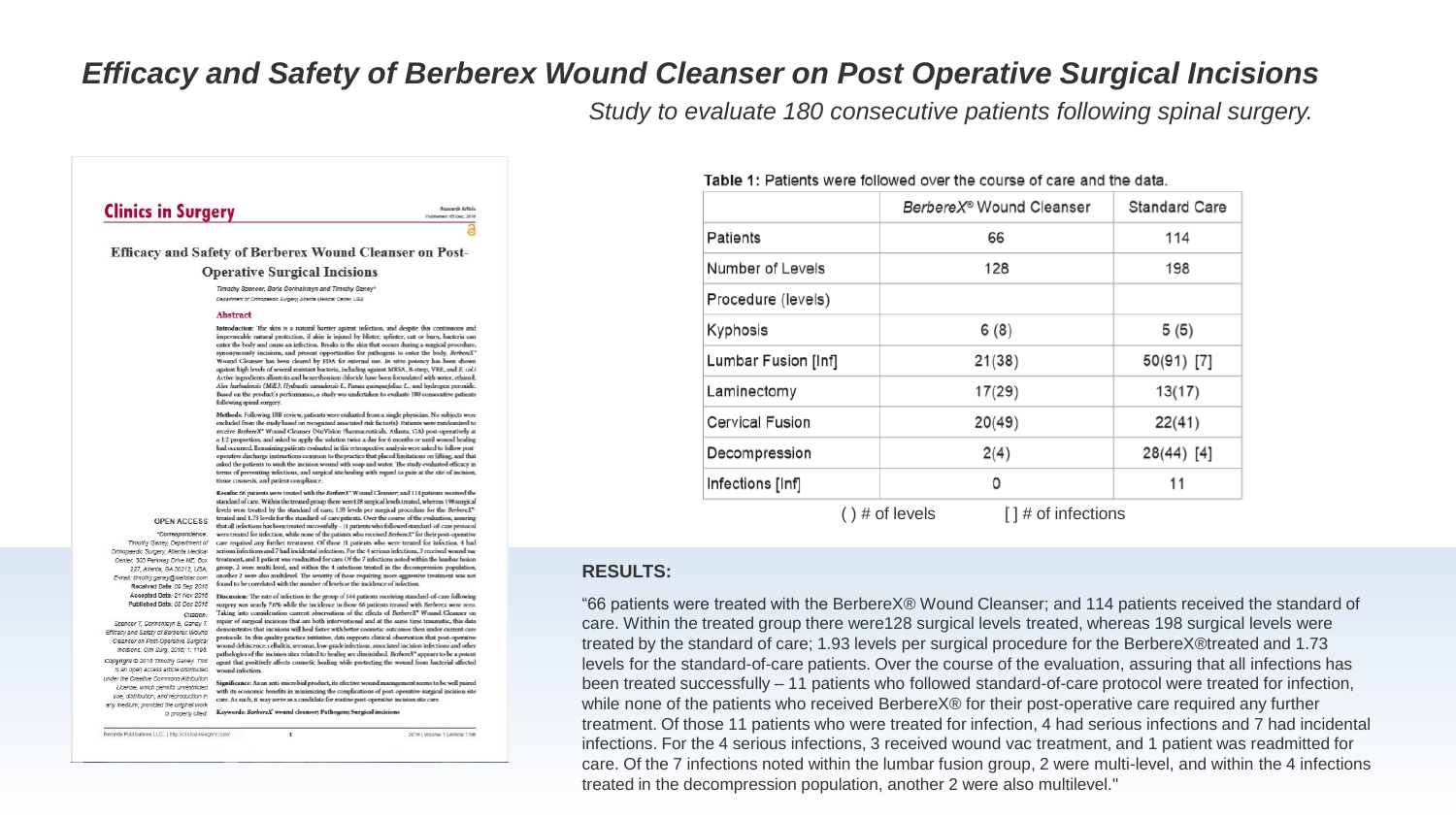#### Post Surgical Ulnar Nerve Decompression

50 year old male following Ulnar Nerve Decompression Surgery





3 days after surgery. Prior to first BerbereX ® treatment.



After 48 hours of Berberex treatment every 12 hours. Patient was able to discontinue Vicodin.



17 days after surgery. Patient only received 4 treatments of Berberex over 2 day period..

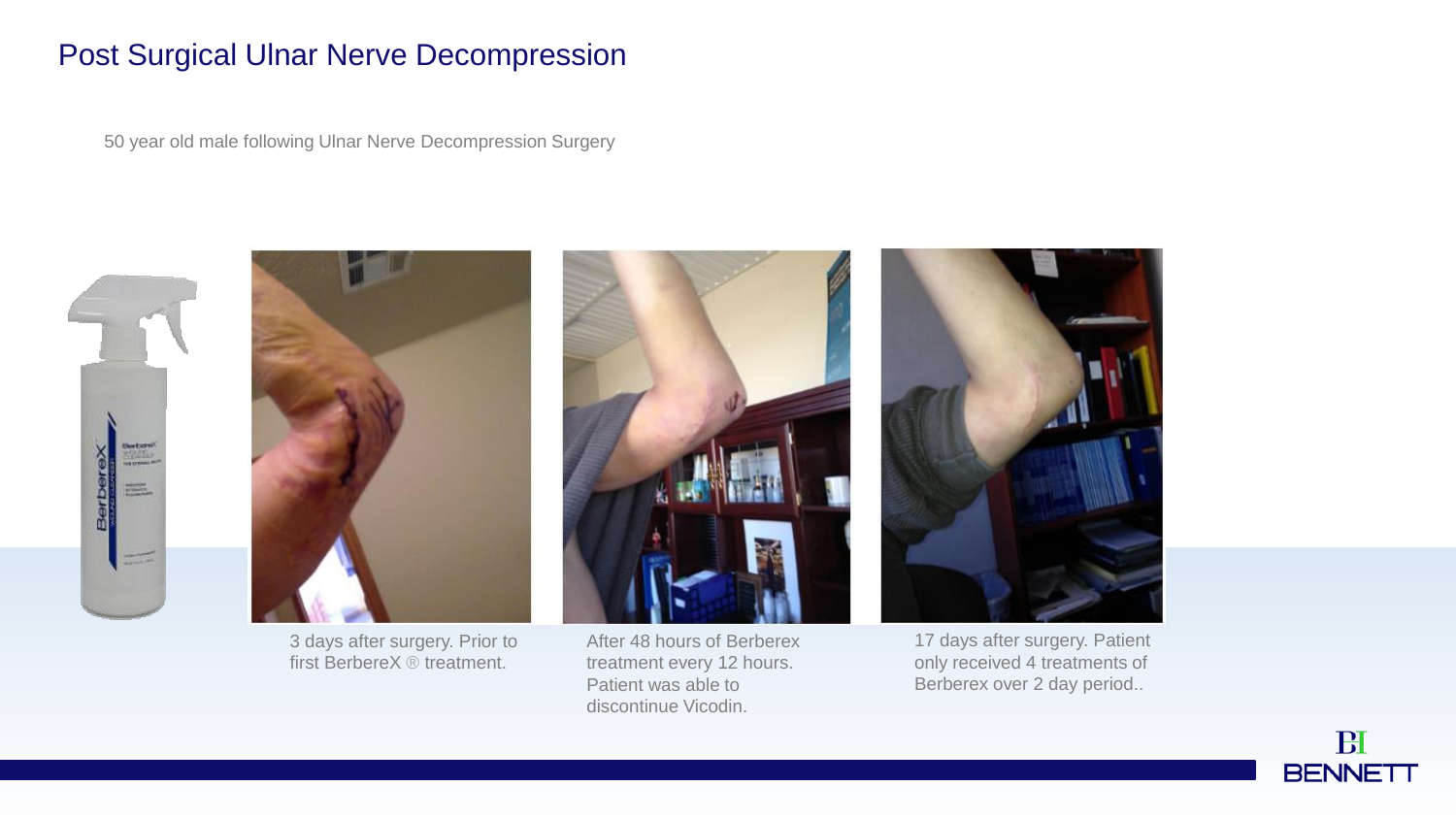#### Post Surgical Acromioclavicular Joint Separation Surgery

31 year old male following acromioclavicular joint separation surgery.





5 days after surgery. Prior to first BerbereX® treatment.



After 7 days of applying BerbereX every 12 hours;.



At the end of 2nd week of applying BerbereX; Every 12 hours 1st week and once per day during 2nd week; 19 days since surgery

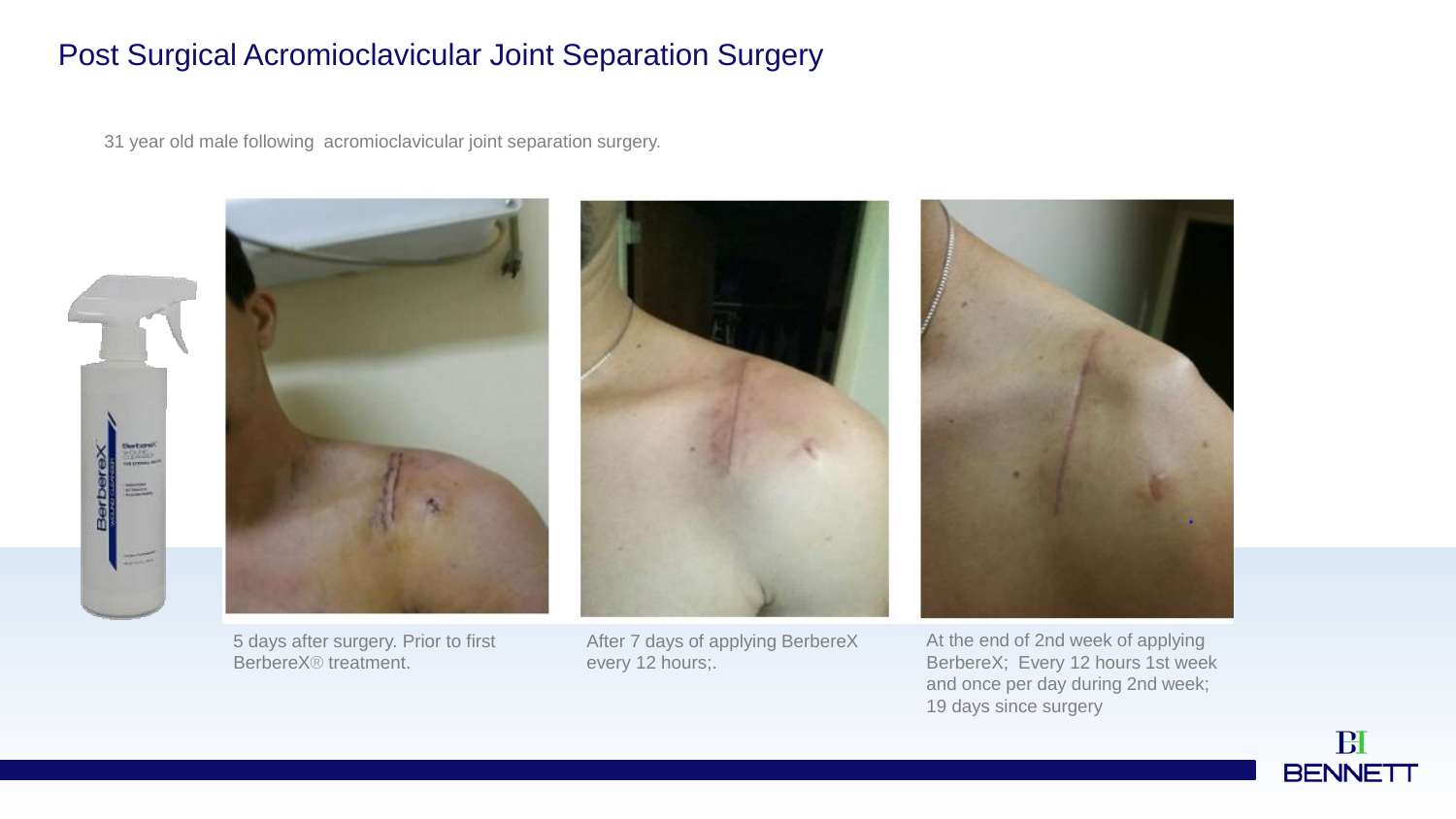### Non-healing Post Surgical Amputation

74 year old male paraplegic with history of Type I diabetes. Patient had a 5th toe amputation due to chronic, non-healing ulcer that formed as a result of uric acid deposition and unsuccessful treatments.<br>
Saturated with BerbereX ®



Figure 2 following 13 Weeks, Antibiotics, NPWT, HBOT

Wound was not healing. Treatment with BerbereX ® started.

prior to dressing changes..